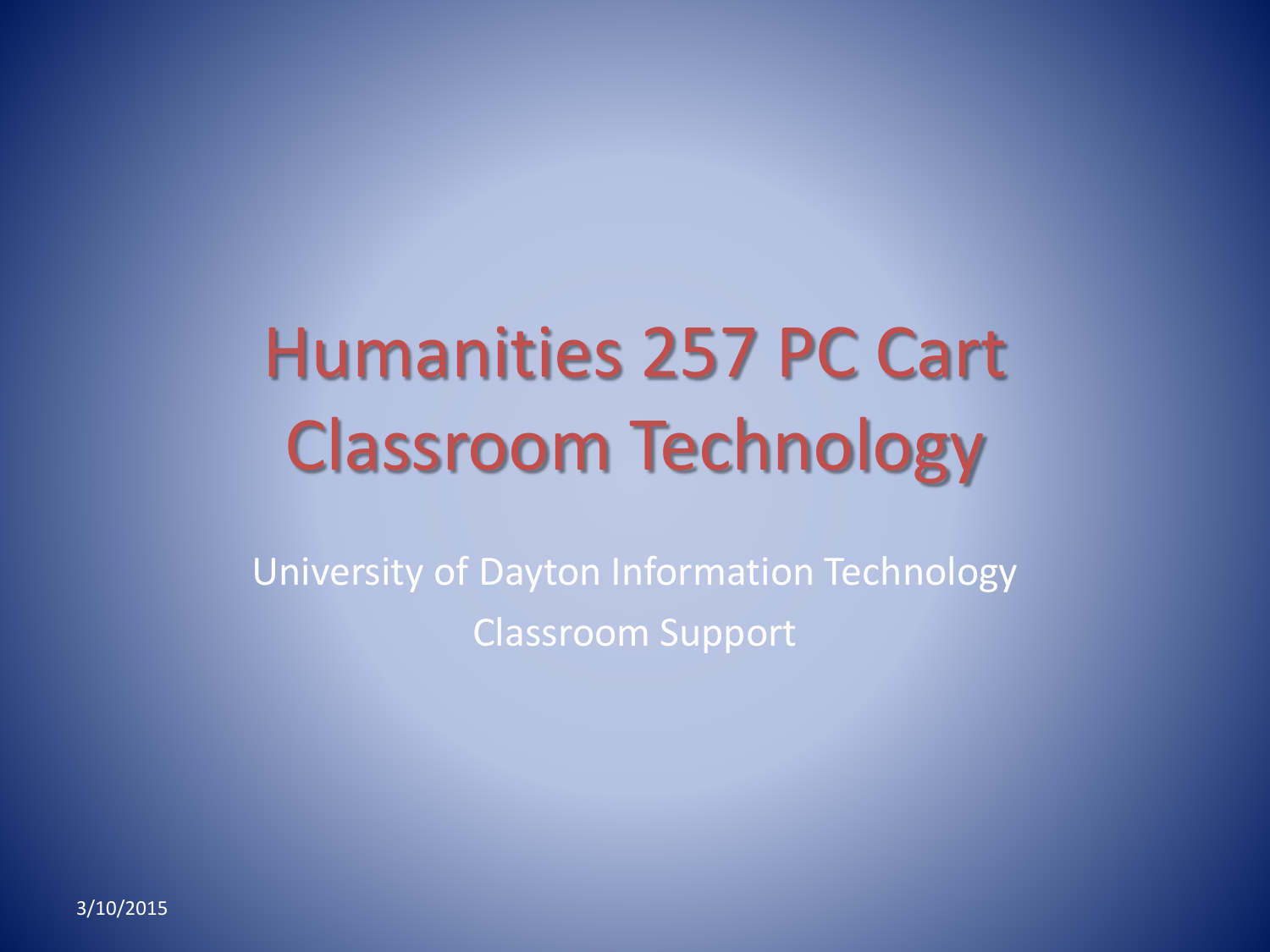## **C** Instructions

#### **Access the Windows Desktop**

#### **Login to the Workstation**

1. Press the **Ctrl+Alt+Del** keys simultaneously and release

2. The login screen should say "Log on to this computer", if not, select the "computer only login" option under the username and password fields.

3. Enter the username **faculty**; and leave the password field blank

4. Click **the blue arrow** or hit the **enter** key to login

#### **Access Your Network (Novell) Files**

#### **Login to the Campus Network**

1. Right-click the Novell Services icon (**N**) in the lower right corner of your screen

2. The Novell Services menu will appear; select "Novell Login . . ."

3. Enter your Novell/LDAP username and password

4. Click **OK** (a status window will open to display the login process and close when fully completed)

#### **Gain Secure Access to the Internet**

#### **Login to the UD Network Authentication System**

- 1. Upon login a web browser window will appear prompting you for network access.
- 2. Enter your LDAP username and password in the provided text fields.
- 3. Click **Sign in**
- 4. Before you leave the room log out of the workstation by pressing **Ctrl+Alt+Del** and clicking "logoff".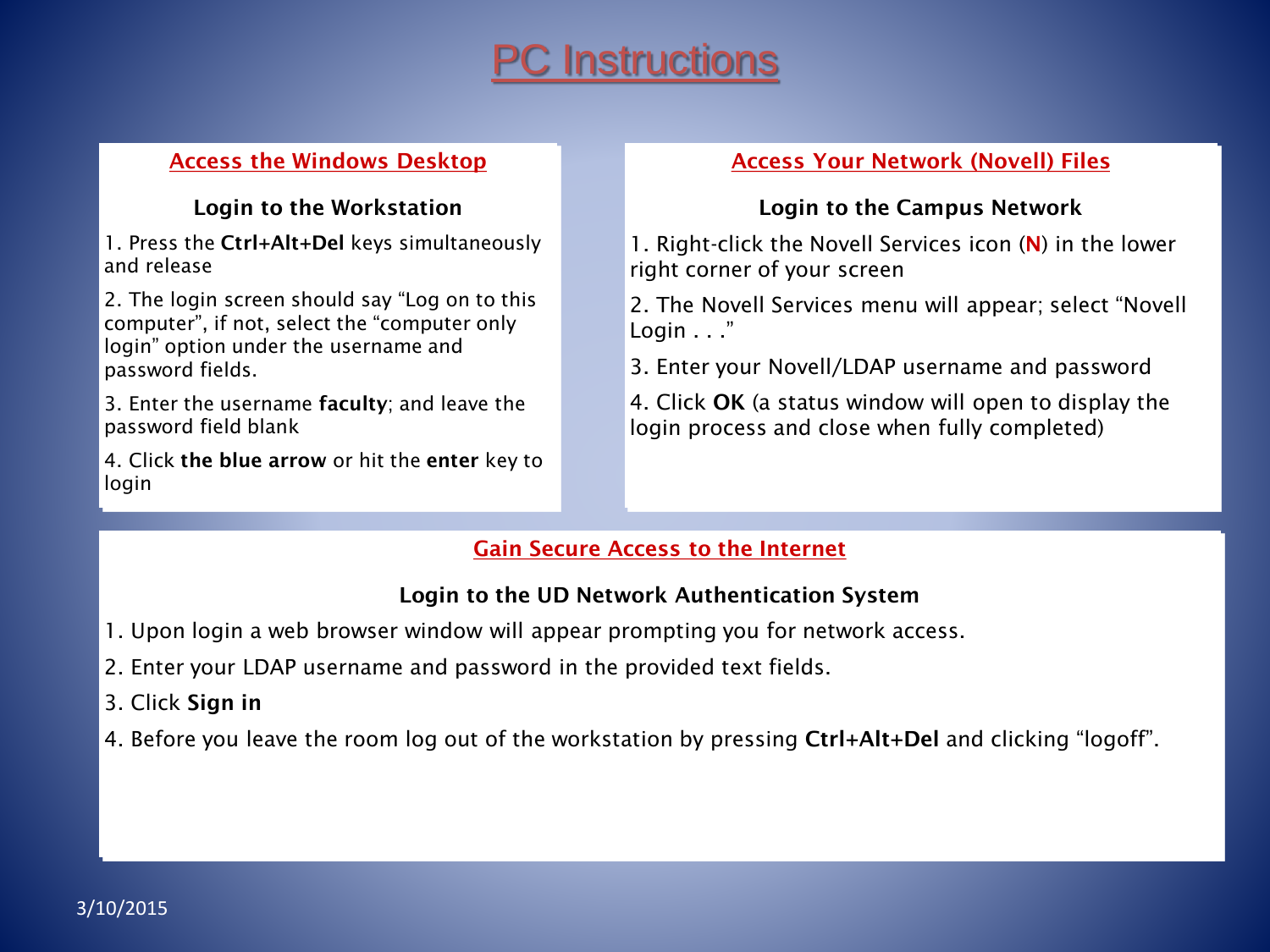## **Projector Controls**

The projector must be controlled directly from the controls on the projector.



### **Input Selection**

Press "Source Search" to switch inputs (ie. Display DVD/VHS instead of PC)

**POWER**

To power the projector ON/OFF press the **Power** button.

> Focus can be adjusted with the **arrow buttons**, The size of the projected image (throw) can be adjusted by rotating the **T dial**.

> Make sure the lens cover is in the **Open** position when trying to project.

**For assistance please contact Technology Support Services at 229-3888.**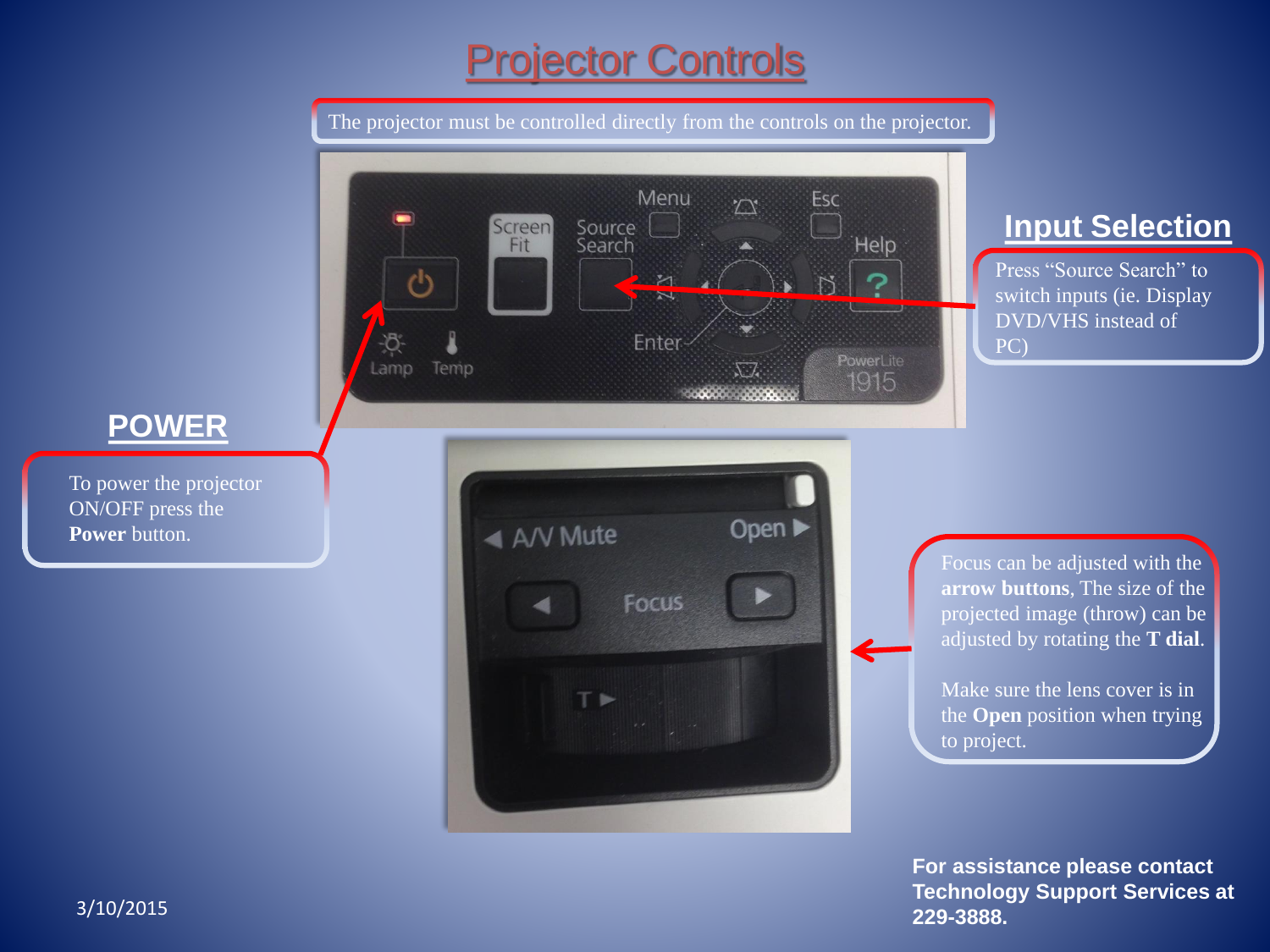## Audio Controls

The projector must be on for audio to project from the PC Cart Speaker



### **SOUND**

If projecting audio from the PC, ensure that the Windows volume is up, and the volume from YouTube, Windows Media Player, etc. is up and not muted

> **For assistance please contact Technology Support Services at 229-3888.**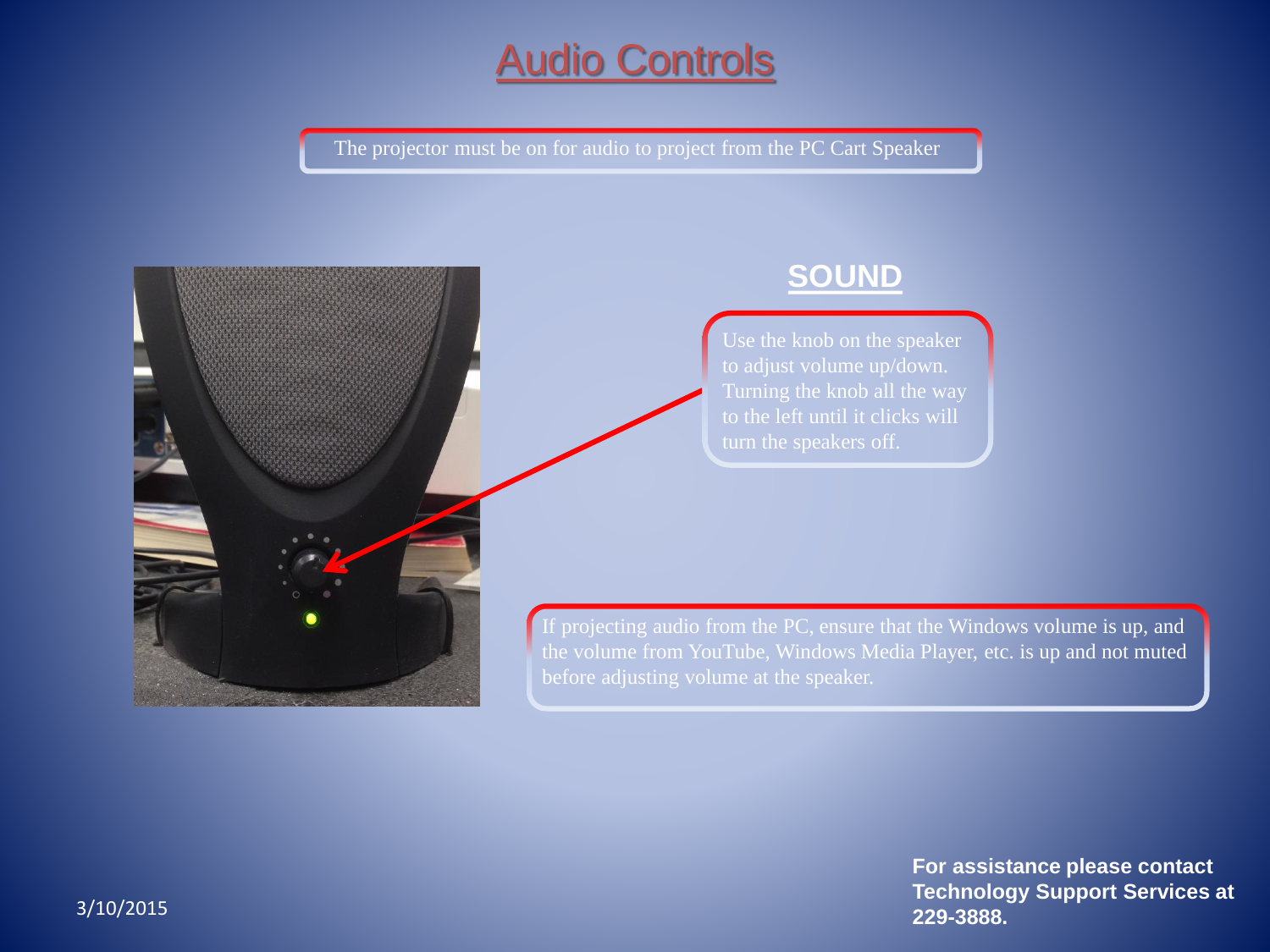## DVD/VHS Controls



DVD/VHS player can be found below laptop



**EJECT** buttons can be found next to DVD and VHS loading trays.

> **For assistance please contact Technology Support Services at 229-3888.**